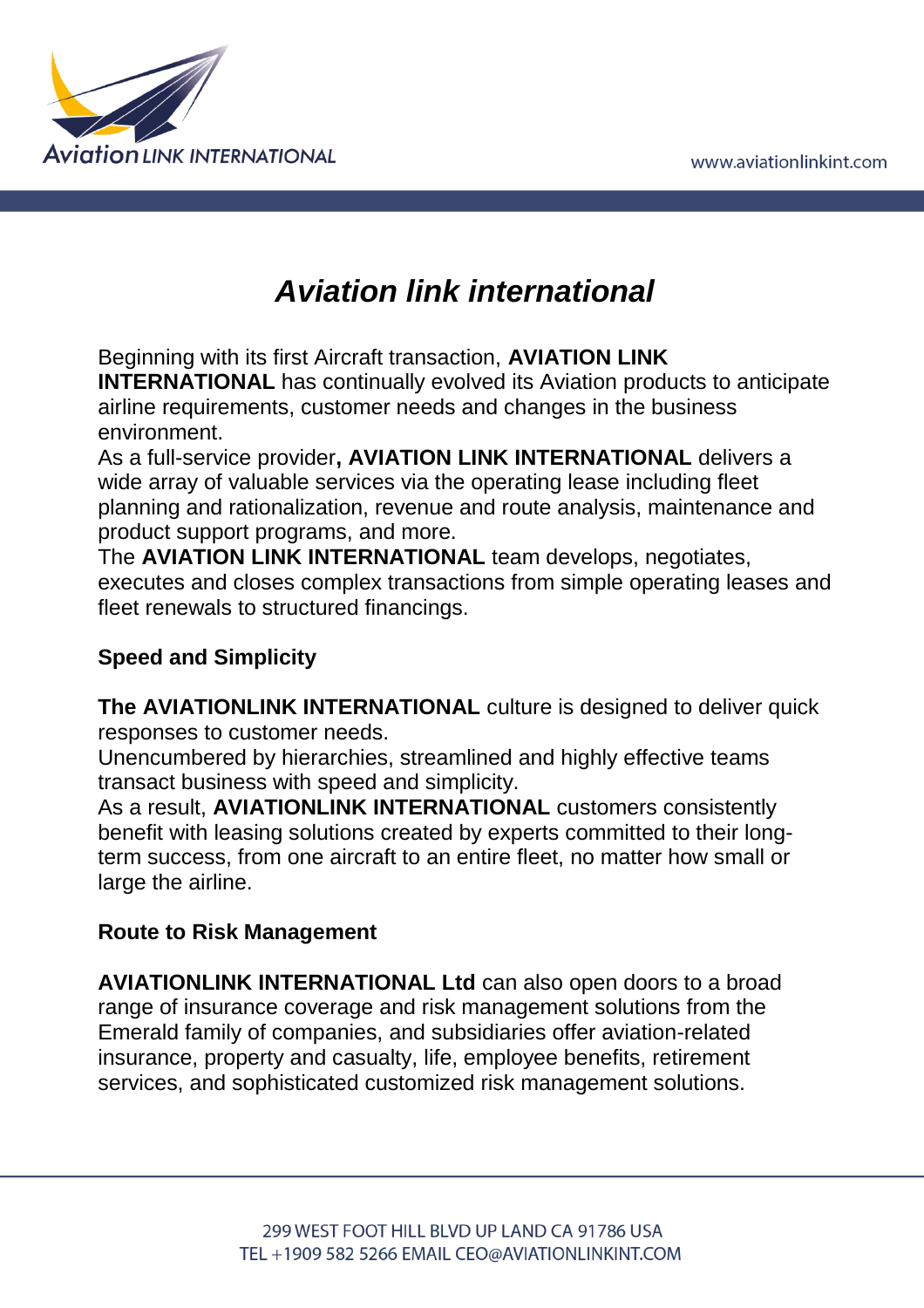

#### **AVIATIONLINK INTERNATIONAL comprise several separate, but complimentary business units:**

-Up and Airport Development

#### **Leasing**

**AVIATIONLINK INTERNATIONAL** Aircraft Leasing is responsible for the acquisition and placement of aircraft on lease.

We service aircraft operators in both developed and emerging markets, and have placed aircraft in Africa, Asia & Middle East.

#### **Management**

**AVIATIONLINK INTERNATIONAL** Aircraft Management is responsible for offering comprehensive third party aircraft management services pertaining to all aspects of aircraft ownership

## **Lease Management Business Model**

Key aspects of a successful aircraft lease management business model include:

- owned aircraft); active support of, the operators of the aircraft.

**In addition Emerald's strategic model is built on the following principle pillars:** 

- Critical to sustainability is a comprehensive risk management we work with a particular focus on client credit risk, operating lease risk and asset value risk.

**AVIATIONLINK INTERNATIONAL** has initially focused on Asia's regional aviation sector.

Long term growth is forecast in this sector by industry leaders over the next 20 years. The company has a broader longer term focus on other major emerging markets.

– **AVIATIONLINK INTERNATIONAL** targets optimal utilization of its aircraft by its customers and therefore actively engages with its clients.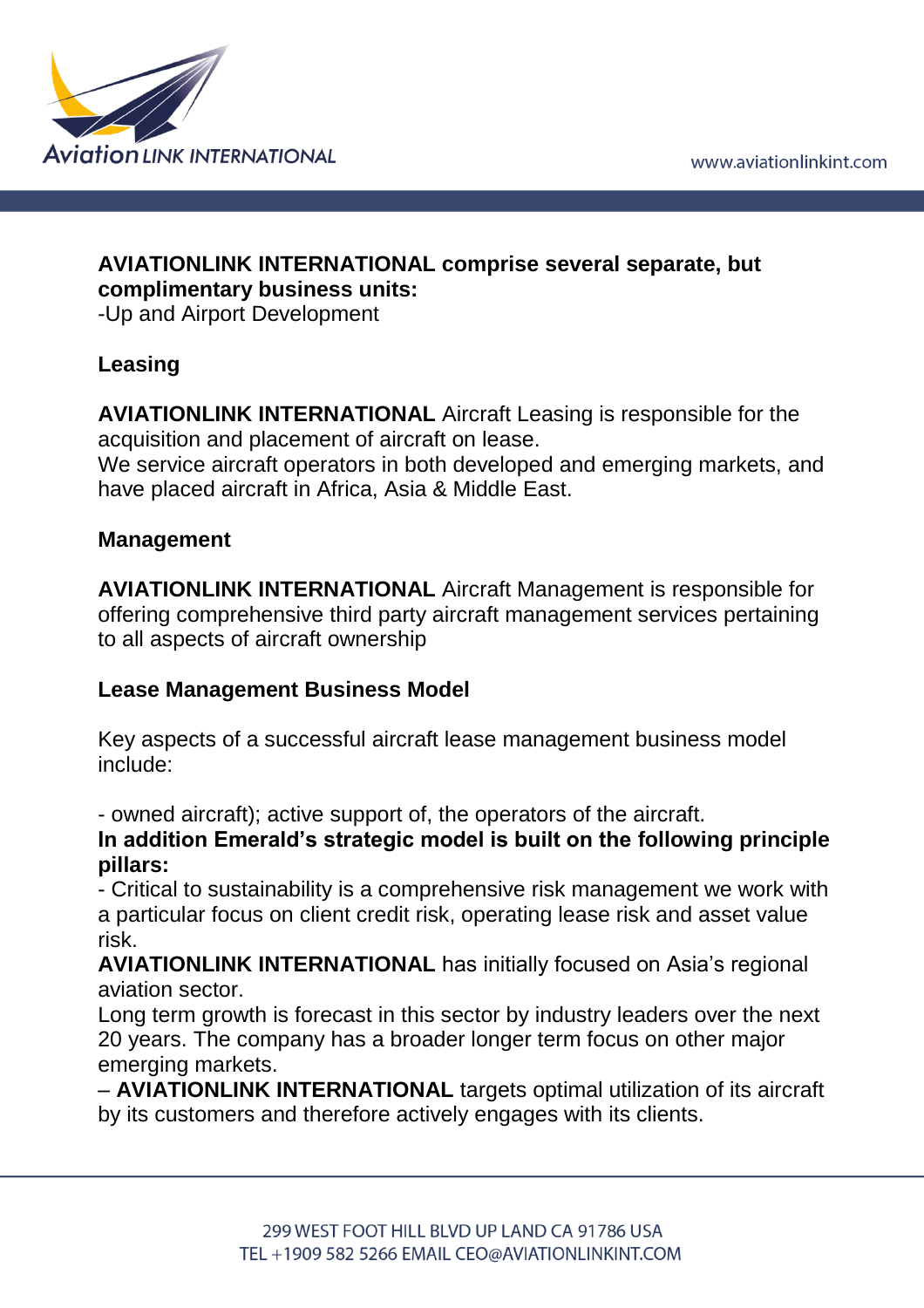

– **AVIATIONLINK INTERNATIONAL** is constantly examining opportunities in different aircraft types, technology and aviation property.

# **AIRCRAFT LEASING**

**Acquire and leases regional aircraft and other aviation assets.** independently, the aircraft is leased on a branded wet lease basis through an **AVIATIONLINK INTERNATIONAL** approved, ACMI operator. **AVIATIONLINK INTERNATIONAL** strategy is to grow the portfolio through accretive acquisitions of aircraft, while paying decent returns to its shareholders

## **AIRCRAFT MANAGEMENT**

**AVIATIONLINK INTERNATIONAL Ltd** offers comprehensive third party aircraft management services covering all aspects of aircraft ownership. Our aircraft management services include:

e of the aircraft

We translate these services through into the consulting services we offer when we consult on the start-up of new airline operations. We are able to consult on and assist with all aspects of airline development.

## **AIRLINE START-UP**

#### **Planning a New Airline**

The two main reasons why start-up airlines fail, and perhaps the ones that you have the

Greatest influence over, are your airline management team and capitalization. These two

Elements are essential ingredients to get right if your airline is to survive & flourish.

What you do need to get going on this exciting and rewarding adventure is: The consulting services we offer include all aspects of airline and operational set-up.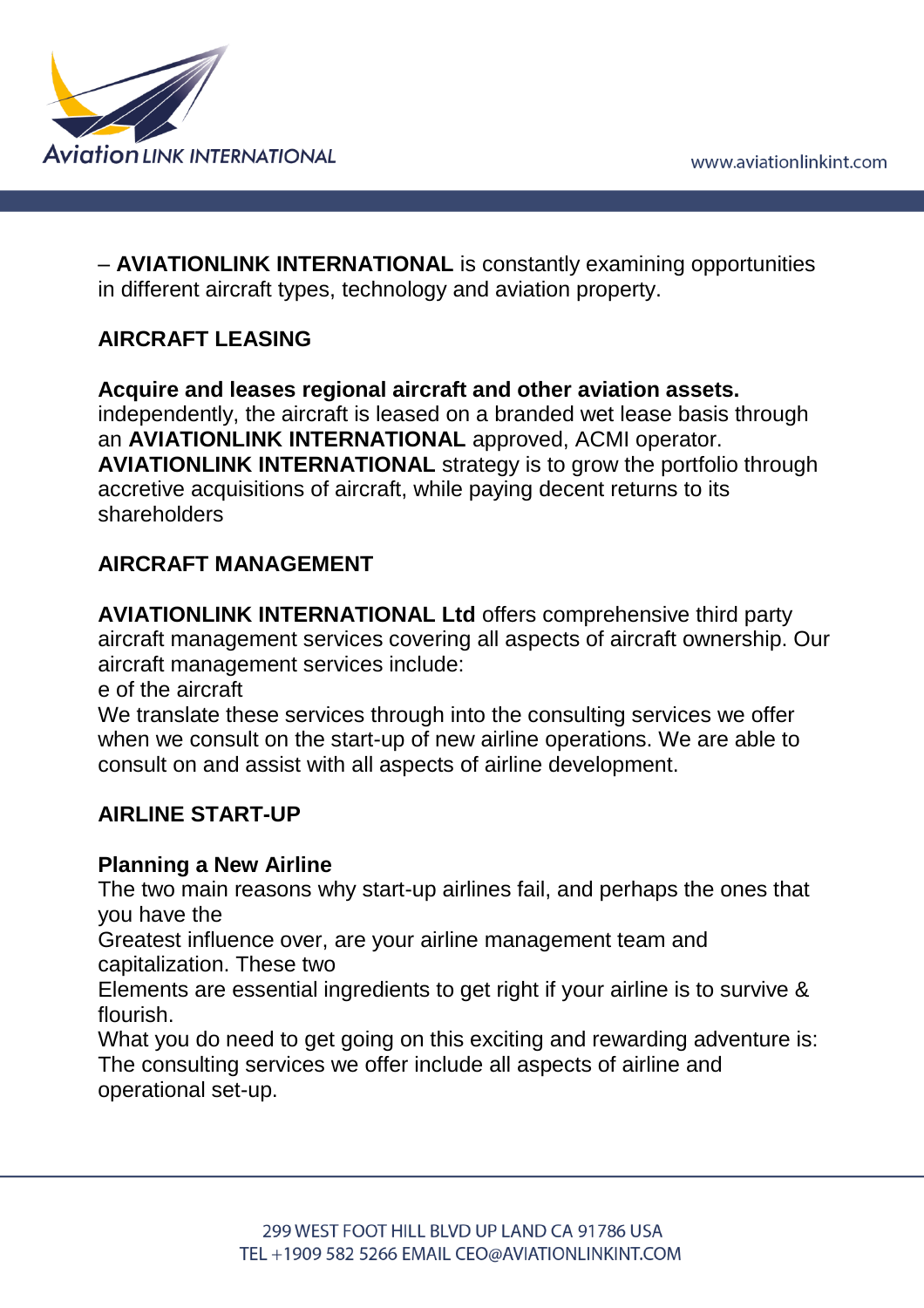

Including but not limited to: cess -key provision of flight crew -currency training -key maintenance planning and management of the full maintenance function -up and advice Liaising with Civil Aviation Authority in the country of operation -sharing opportunities and appropriate code-share partners (ticket reservation system). **Airport Development and Consulting**  In addition to our Airline Consulting, we offer input into Airport Development

as well as recommendations and installation of an appropriate A.O.D.B system (Airport Operating Database management System). This professional input is rendered mindful of all the prevailing factors which have a bearing upon the airport, including but not limited to:

## **AIRCRAFT: PURCHASE or LEASE**

Many factors influence the decision process but basically these can be broken down into three main areas:

#### **Aircraft Usage**

Seasonal variations in aircraft capacity (such as summer vs. winter or holidays like Hajj etc.) can obviously cause issues, either not enough aircraft in summer or too many planes in winter! One way to overcome the shortfall in aircraft during the peak seasons is to utilize an ACMI lease agreement for the extra aircraft. If the airline has too many aircraft,

The LESSOR provides the aircraft, one or more complete crews (flight deck, cabin attendants and engineers) including their salaries but usually not their daily allowances,all maintenance for the aircraft and insurance, which usually includes hull and third party liability. The LESSOR will charge for the block hour (choc off to choc on) and depending on the aircraft type, sets a minimum guaranteed block hours limit per month.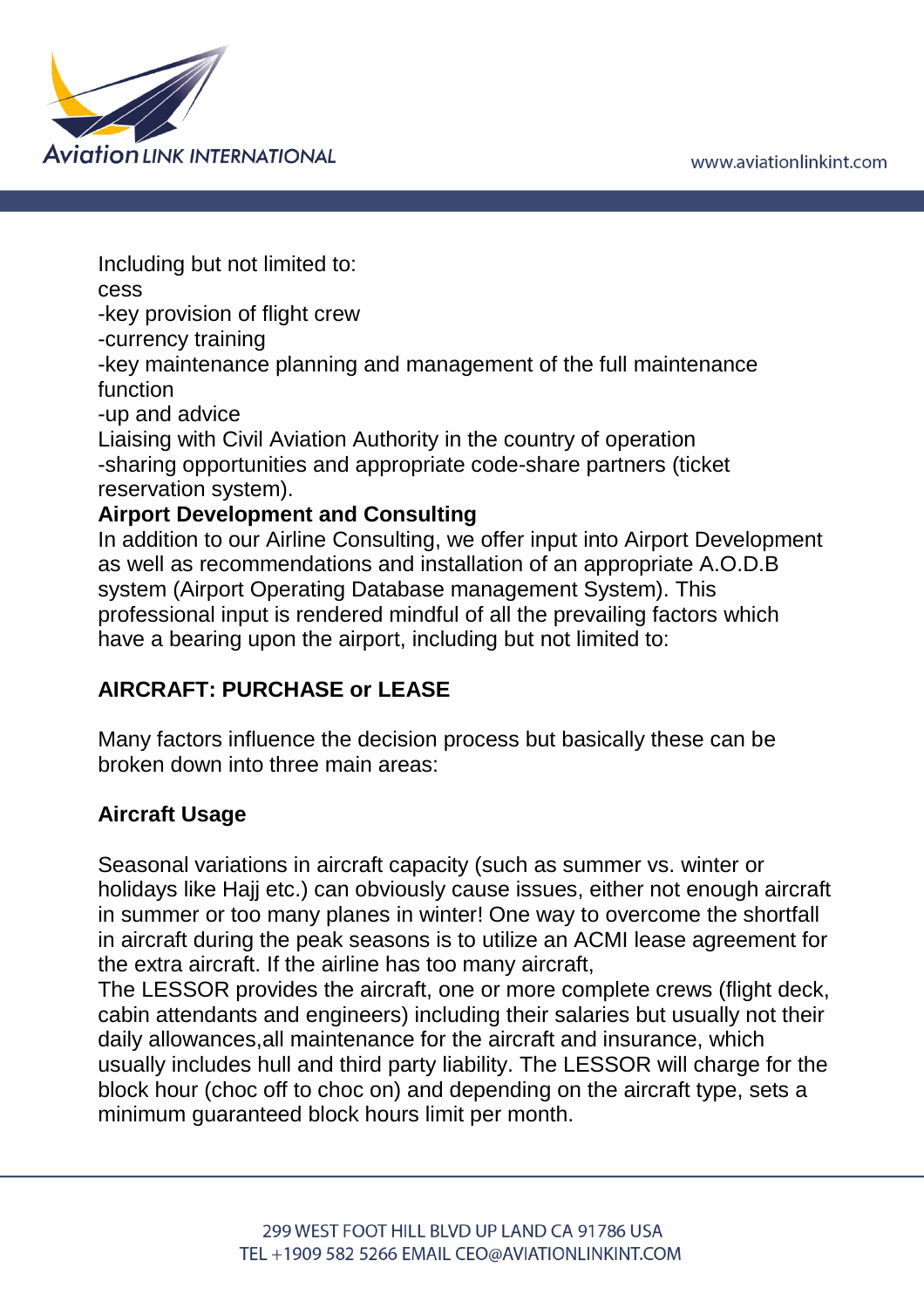

If the airplane flies or not, the LESSEE must pay the amount for the minimum guaranteed block hours. The period can go from one month to usually one to two years or more.

#### **Organizational Structure**

If your organization does not have, or access to, or does not intend to obtain an AOC then you cannot lease an aircraft for a commercial operation. In this situation flights can only be operated under a public charter contract. A third party airline or aircraft operator would perform the flights under their AOC and be responsible for all aspects of the flight.

Tour operators and small start-up airlines may well use this option rather than going through the certification process before startup

#### **Financial Status.**

A major decision an aircraft Lessor makes when placing an aircraft on lease is to evaluate the risk factor! The two main types of leases (ACMI and Dry lease) have different risk Factors. The owner/operator of an ACMI agreement retains control of the aircraft, and

Therefore, has more security over their asset than does the Lessor in a dry lease agreement

As the Lessee has control of the aircraft throughout the dry lease period. The Lessor of a dry lease agreement generally requires that the Lessee has a solid Operating history, 3 years of positive financial statements and the sufficient funding, Therefore, it can be difficult for an airline to lease an airplane without these requirements.

In order for one to do so, the potential Lessee will need to provide the Lessor with a solid

Business plan, profile of the investors and senior management, and have clear proof of Available funding. Please note that some Lessors may have slightly different requirements.

Cost of purchasing an aircraft can be restrictive to an airline that wants to start or expand

it's fleet. Leasing allows the cost to be spread across several years. At the lease term the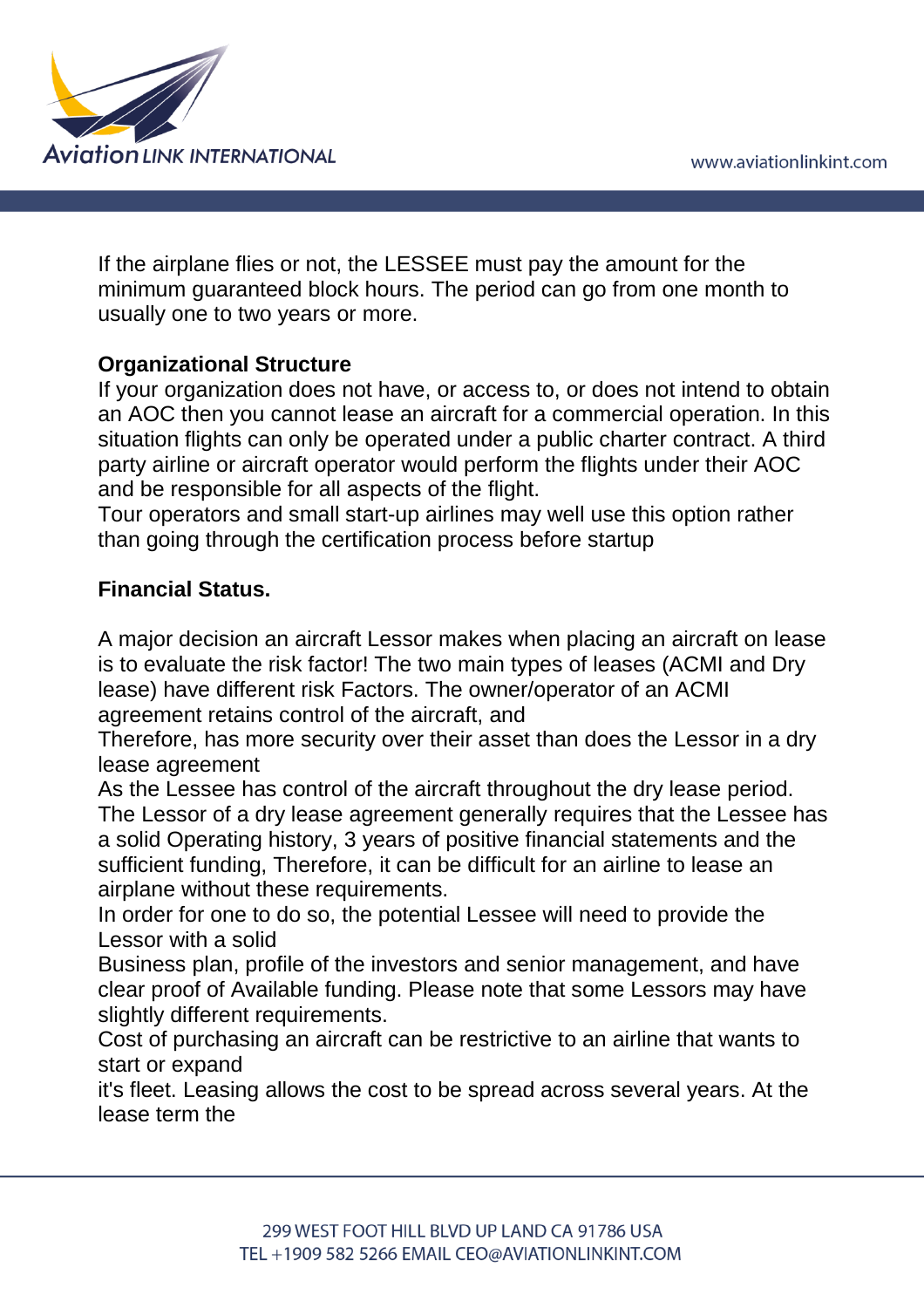

Lessee can either renew the lease or returned the aircraft to the lessor, to be replaced with more modern, fuel-efficient aircraft

# **LEASE DEFINITIONS**

#### **ACMI - Aircraft, Crew, Maintenance & Insurance**

Everything less than one month can be considered as ad-hoc charter. The Lessee has to provide all fuel, landing/handling/parking/storage fees, crew HOTAC including meals and transportation as well as visa fees, import duties where applicable, as well as local taxes. Furthermore, the LESSEE has to provide passenger/luggage and cargo insurance and in some cases need to cover the costs for War Risk.

The Lessee has also to pay the over flight/navigation charges. This point can be a bit complicated. When flights are operating they use a flight number, which is issued to Airlines by the ICAO. In order to cover the costs of air traffic control services, states over

Flown will send a bill to the owner of the flight number, which can be readily identified by its code. The aircraft owner will probably have a code, but will not want to use it Because he will end up paying the bills. Therefore, an ACMI lease requires that the

Lessee provides his own flight number, so that the bills can be directed to him. Thus, an

ACMI lease can usually only take place between two ICAO member state airlines unless other arrangements have been made between Lessor & Lessee.

#### **AMI - Aircraft, Maintenance & Insurance**

ACMI lease the Lessor does not provide the crew (flight deck, attendants & engineers).

The Lessor will charge for the block hour (choc off to choc on) and depending on the aircraft type, sets a minimum guaranteed block hours limit per month. If the airplane flies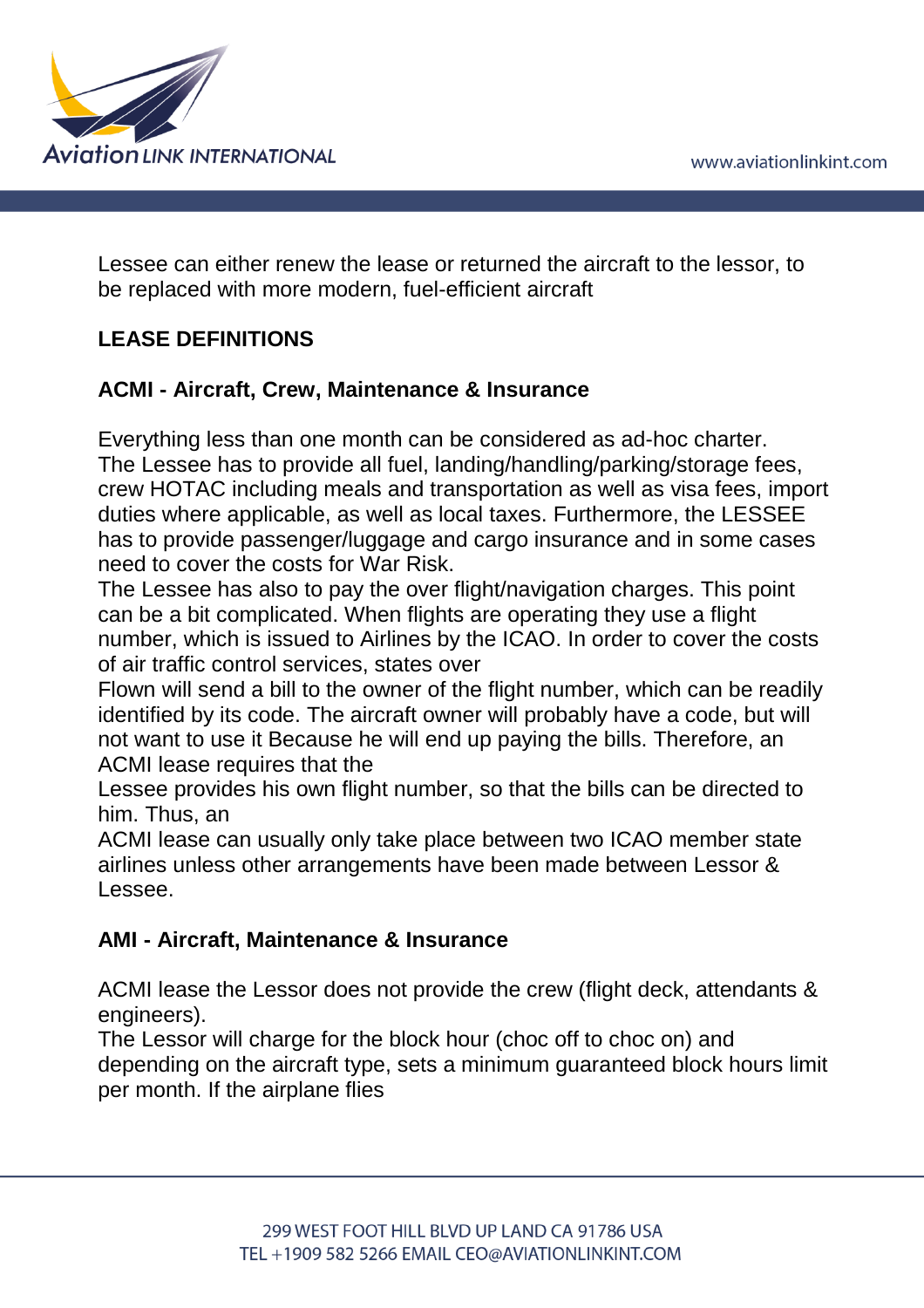

or not, the Lessee must pay the amount for the minimum guaranteed block hours.

#### **Wet Lease**

Over the years aircraft leasing has gone through many changes and so today the

Terminology may not always reflect the service provided. In the UK for instance, Wet

Lease used to mean, quite logically, 'including fuel'. To our knowledge, generally only a Charter service will include fuel in the price. Today, ACMI, Damp and Wet Lease are Interchangeable and a rate quoted will usually not include cabin crew (except for the legal Requirement of a supervising purser), see Damp lease below.

## **Damp Lease**

Is similar to ACMI and Wet leasing, however the term usually means 'without cabin Crew' (in some countries it was referred to as Wet Lease 'without fuel'). Under Damp Lease, the Lessee will provide the cabin crew. This can only be done if the cabin crew

Receives SEP (Safety and Emergency Procedures) training by the Lessor, in order to be Acquainted with the differences of the aircraft. Nevertheless, the Lessor will provide a Supervising cabin purser. This term is not often referred too these days as the term ACMI now covers this form of lease.

## **Dry Lease**

Is the lease of the basic aircraft without insurances, crew and maintenance. Usually dry lease is utilized by leasing companies and banks. A dry lease requires the Lessee to put the aircraft on his own AOC and provide aircraft registration. A typical dry lease starts from two years onwards and bears certain conditions as far as depreciation, maintenance, insurances etc. are concerned. This depends on the geographical location, political circumstances etc.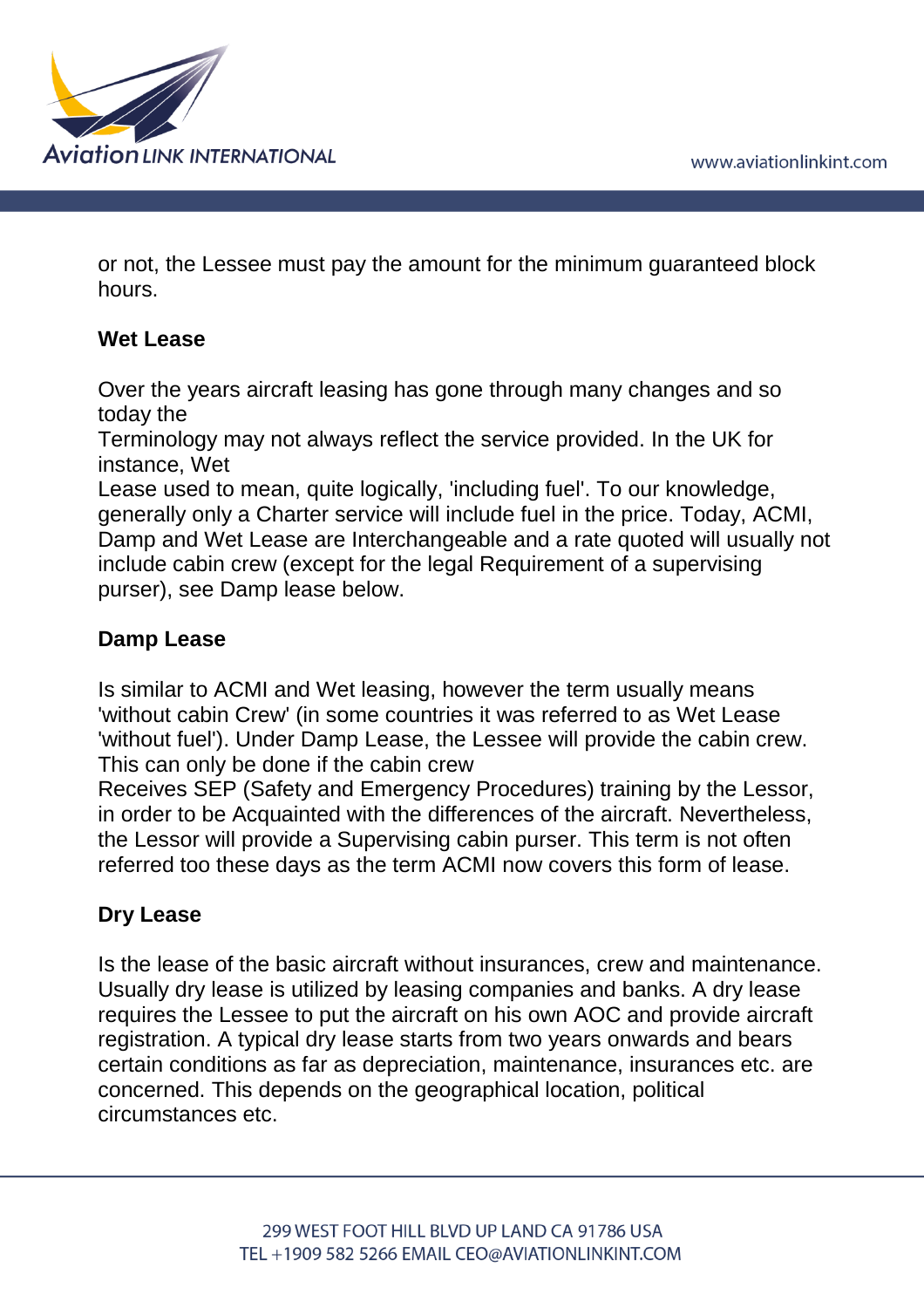

There are generally two types of dry lease: an Operating Lease or a Finance Lease.

1. Operating Lease: generally a lease term that is shorter compared to the economic life of the aircraft being leased. An operating lease is commonly used to acquire aircraft for a term of 2-7 years – and doesn't appear on the Lessee's balance sheet.

2. Finance Lease Also known as a capital lease, is defined when one of the following

conditions are met:-

agreed price;

t value of the aircraft;

A finance lease aircraft appears on the Lessee's balance sheet, it is viewed as a purchase.

Additionally, **AVIATIONLINK INTERNATIONAL Ltd** will source all of the necessary Licenses and permits from the following Aviation bodies and Authorities with regards to your region - to assist a successful & profitable start-up operation.

industry resources

Cape Town Convention Information (Aircraft Equipment Protocol) Airlines

tion on world airlines, routes, airports and global/regional aviation information

From concept through to launch, **AVIATIONLINK INTERNATIONAL** along with Boeing & Airbus will guide, train, review, analysis, data, resources, contacts, and referrals to qualified start-up airlines. The Airline Development.

**AVIATIONLINK INTERNATIONAL Ltd** will bring a team to the table and will begin the following tasks to ensure the success of the airline in the market place

Start-up Financing.

An important first step in sourcing the airplanes is to consider financing options.